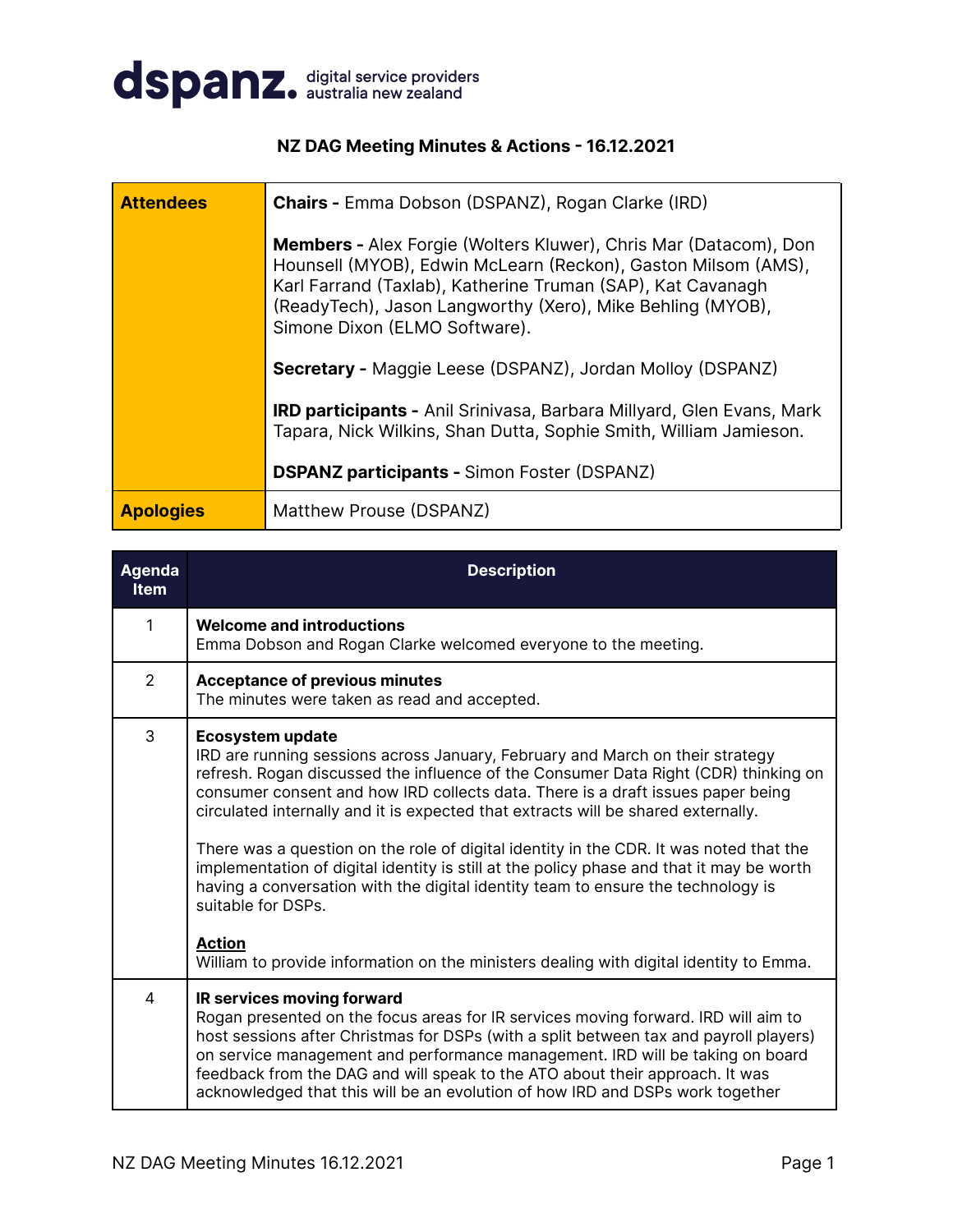## dspanz. digital service providers

|   | similar to the ATO's experience where they improved their ability to detect issues but<br>still rely on DSPs to alert them to some issues.                                                                                                                                                                                                                                                                                                                                                   |
|---|----------------------------------------------------------------------------------------------------------------------------------------------------------------------------------------------------------------------------------------------------------------------------------------------------------------------------------------------------------------------------------------------------------------------------------------------------------------------------------------------|
|   | There is a backlog of demand that needs to be worked through. Some of the items<br>raised has led to IRD questioning their role in what and who they enable.                                                                                                                                                                                                                                                                                                                                 |
|   | Alongside the above work, IRD is creating a roadmap including new services and<br>changes to existing services which will cover:<br>What the initiatives are<br>Current state<br>$\bullet$<br>• What it would mean for gateways services.<br>Once the roadmap is in a shareable form, IRD would like to share it with the DAG for<br>feedback. The roadmap will come alongside a versioning strategy.                                                                                        |
|   | DSP members agreed that this is a positive direction to support current and future<br>services.                                                                                                                                                                                                                                                                                                                                                                                              |
|   | Rogan covered the principles that will shape the service catalogue moving forward<br>highlighting a number initiatives and areas where IRD would like to improve including:<br>Real time TDS<br>$\bullet$<br>Lean data collection<br>$\bullet$<br>Event based rather than cyclical data collection / sharing<br>$\bullet$<br>Direct data access rather than large scale replication and reconciliation<br>$\bullet$<br>Customer consent as the basis for data access<br>$\bullet$            |
|   | These principles will continue to be refined to the point where both IRD and the DAG<br>are comfortable with them.                                                                                                                                                                                                                                                                                                                                                                           |
|   | Rogan noted that there are no plans to move away from daily payroll processing but<br>clarified that IRD is beginning discussions on how they could move away from some<br>cyclical processes.                                                                                                                                                                                                                                                                                               |
| 5 | Template annual change process<br>Glen Evans presented a revised version of the generic annual change timeline. The<br>feedback from members was mostly on DSPs wanting to be involved in the policy and<br>design stages of the process.                                                                                                                                                                                                                                                    |
|   | As a result of the feedback, two new streams were added:<br>Policy consultation with DSPs and other stakeholders - what needs to be<br>captured, intent from policy<br>Design consultation with DSPs - IRD thinking, how it could be implemented<br>$\bullet$                                                                                                                                                                                                                                |
|   | Glen noted that this was not a final version and that it still requires input from the<br>policy. It was also mentioned that there is a constraint on how early the build packs<br>can be developed but that IRD are working through this.                                                                                                                                                                                                                                                   |
|   | It was raised that when things do not go to plan that there needs to be an<br>understanding of how DSPs can adapt to any late items that come in. IRD will be<br>talking to the policy team to get them aligned with this plan but it was acknowledged<br>that things may not always go as planned. IRD will be using the block plan as a<br>lobbying instrument internally to show what good lead times look like and with an aim<br>of creating a standard vehicle for engaging with DSPs. |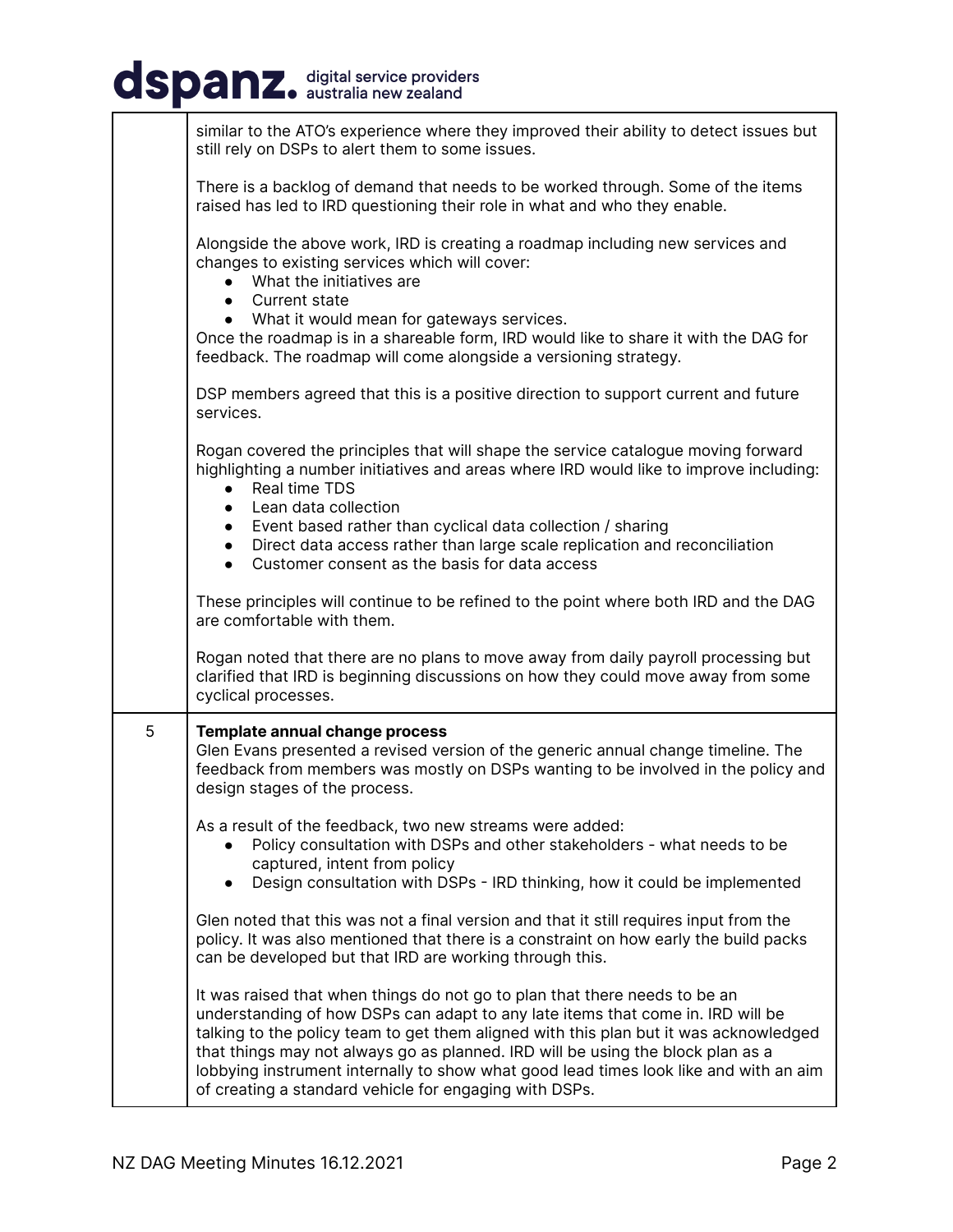# dspanz. digital service providers

|                | It was suggested that the design consultation should run in parallel with the build so<br>that DSPs could provide input on any issues that arise.                                                                                                                                                                                                                                                                                                                                        |
|----------------|------------------------------------------------------------------------------------------------------------------------------------------------------------------------------------------------------------------------------------------------------------------------------------------------------------------------------------------------------------------------------------------------------------------------------------------------------------------------------------------|
|                | Rogan and Glen noted the feedback on testing and suggested that the DAG should<br>cover this after tax time 22 and undertake a review of the experience.                                                                                                                                                                                                                                                                                                                                 |
|                | <b>Annual Changes 22</b><br>The timeline has not changed substantially since the last meeting but the delivery has<br>now been split between trust and non trust changes which allows the non trust<br>changes to be delivered earlier (week beginning 10 January - once the environment<br>has been validated). The trust change environment will be available in February. The<br>non trust packs have been sent out and the trust packs will be sent in the first week<br>of January. |
|                | The reason for the delay in trust delivery is that most of the feedback on the trust<br>changes from the DAG members has been incorporated. Rogan and Glen will set up a<br>session to talk through the changes before Christmas to give those interested a<br>heads up.                                                                                                                                                                                                                 |
| 6              | <b>Review work plan</b><br>IRD recently held a feedback session on TDS. Once the design has been finalised, IRD<br>will share this with the DAG for broader feedback with a summary of what is different.                                                                                                                                                                                                                                                                                |
|                | IRD will be moving the discussion on Annual Change to a weekly catch up for those<br>interested meaning that the DAG will only cover this when it is a broader item. It was<br>noted that the DAG will still cover the Annual Change block plan given that it will be<br>used as a plan for implementing major changes to other services.                                                                                                                                                |
|                | It was noted that the TLS 1.2 certificates will expire in March 2021. Concern was<br>voiced that this would create issues due to the overlap with other ongoing changes in<br>this period. Inland Revenue will validate that this is the data of expiry and loop back<br>to the DAG.                                                                                                                                                                                                     |
| $\overline{7}$ | Meeting dates and times for 2022<br>The following meeting times for the beginning of next year were agreed upon noting<br>that the March and April dates were moved forward to avoid public holidays and the<br>January meeting will start later to avoid a clash for Emma.<br>27 January 3pm NZDT / 1pm AEDT<br>24 February 2pm NZDT / 12pm AEDT<br>• 17 March 2pm NZDT / 12pm AEDT<br>14 April 2pm NZDT / 12pm AEDT                                                                    |
|                | Placeholders for each of these meetings will be issued. If you are unable to attend a<br>meeting, you are able to send someone else in your place. Just email Maggie, Rogan<br>and/or Emma to let us know.                                                                                                                                                                                                                                                                               |
| 8              | <b>Next steps and meeting close</b><br>Emma and Rogan thanked the members for their participation in the DAG so far and<br>acknowledged how far the level of engagement has come since the first meeting.                                                                                                                                                                                                                                                                                |